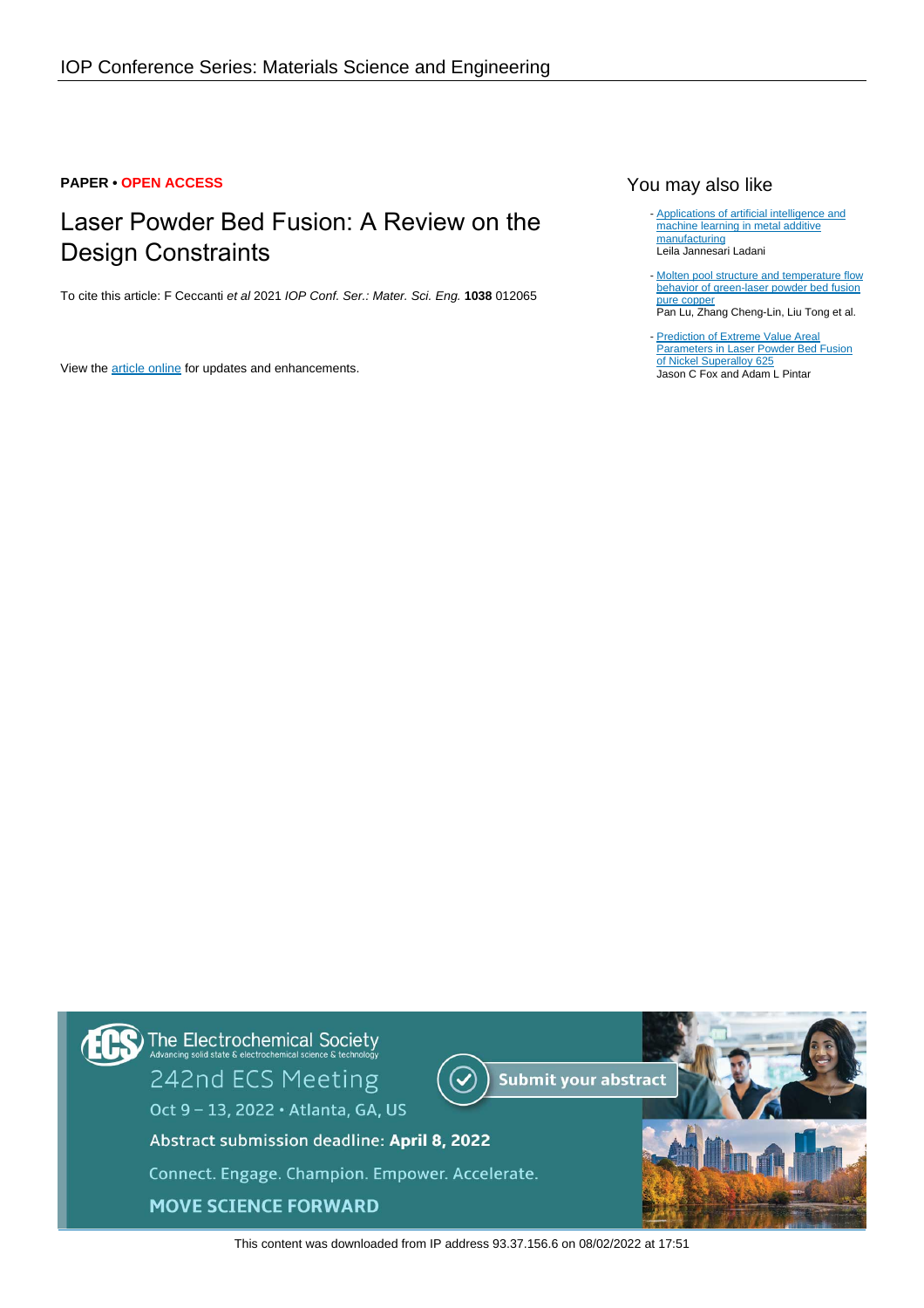# **Laser Powder Bed Fusion: A Review on the Design Constraints**

### **F Ceccanti, A Giorgetti, G Arcidiacono and P Citti**

Department of Innovation and Information Engineering, Guglielmo Marconi University, Rome, 00193, Italy

E-mail: a.giorgetti@unimarconi.it

**Abstract**. With the creation of additive manufacturing production lines and the adoption of additive technologies, such as Laser Powder Bed Fusion, as standard manufacturing technologies for the mass production of parts, many considerations arise. In particular, product quality assurance is surely a very important aspect to be considered when talking about mass production. Laser powder bed fused parts are characterized by specific characteristics, such as quite rough surfaces and internal cavities filled with powder after the part construction. The need to ensure part quality and the importance to guarantee quality to all the parts made within the production line highlights the need to design the part addressing all the criticalities resulting from the manufacturing process, in addition to the ones related to the operative conditions. In this work, the attention is placed on two important topics: part surface inspectability and part cleaning. In particular, part inspectability is a crucial aspect in determining part coherence with design specifications. Part production via LPBF puts interpretability issues in inspecting the parts. Part cleaning is a crucial topic as well. Part cleaning is related to the design of the part to guarantee a correct powder evacuation from all the internal channels and cavities. Within the work, problems will be defined and design guidelines will be proposed to manage these topics.

#### **1. Introduction**

The integration of Additive Manufacturing (AM) technologies in standard production lines represents, from several perspectives, a revolution in many production environments. In particular, dealing with metal components, Laser Powder Bed Fusion (LPBF) surely represents one of the most important AM application for part production. As soon as AM applications started to be considered as standard manufacturing technologies, many considerations arose. Parts can be redesigned taking advantages resulting from the new manufacturing technologies, production strategies can be modified (i.e. can be re-insourced), new qualification processes need to be defined. Among all of them, parts redesign is a crucial aspect to be managed and controlled to gain in product competitivity, performances, and costs. In particular, when considering metallic part produced via LPBF, part design plays a crucial role in part feasibility and its quality assurance. Powder bed technologies do not remove all the feasibility constraints. They just completely modify manufacturing constraints to be considered when designing the part with respect to standard manufacturing processes. As regards this topic, many authors studied lots of aspects connected with the new possibilities offered by these novel additive technologies, eventually creating the subject also known as Design For Additive Manufacturing (DFAM). DFAM is a method that, as other "Design for" approaches, rules general design guidelines for a specific scope [1-5]. In the case of DFAM the rules are to make feasible parts realized in an additively manner, as



Content from this work may be used under the terms of the Creative Commons Attribution 3.0 licence. Any further distribution of this work must maintain attribution to the author(s) and the title of the work, journal citation and DOI. Published under licence by IOP Publishing Ltd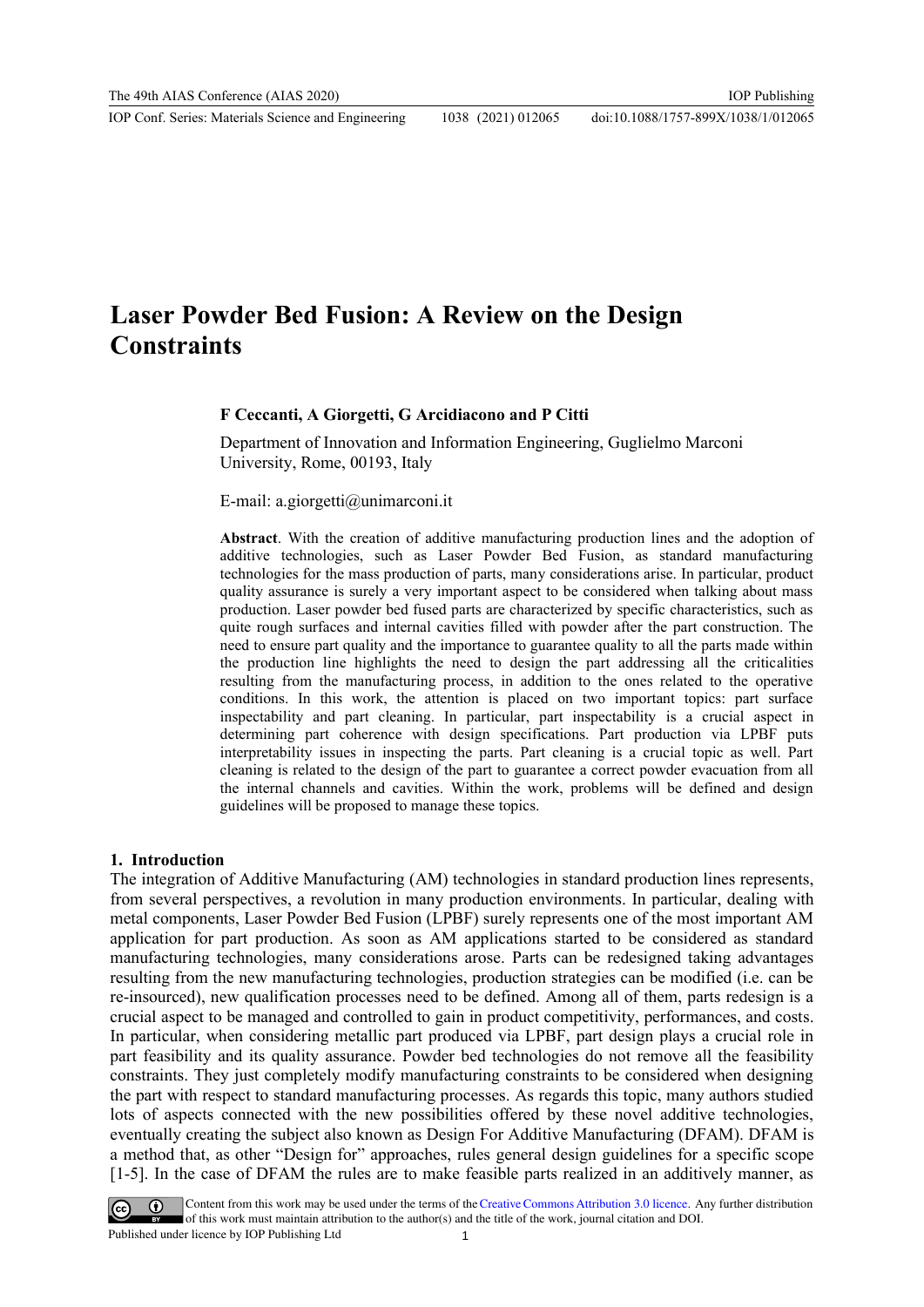| The 49th AIAS Conference (AIAS 2020)                |                    | <b>IOP</b> Publishing               |
|-----------------------------------------------------|--------------------|-------------------------------------|
| IOP Conf. Series: Materials Science and Engineering | 1038 (2021) 012065 | doi:10.1088/1757-899X/1038/1/012065 |

well as to maximize benefits resulting from the application of additive technologies [6]. DFAM is a very wide subject, which can be narrowed considering only a specific technology [7, 8]. Within this work, only LPBF technology will be considered. As regards this application, DFAM provides many indications about how to design the parts, as well as how to deal with the job organization [9, 10]. From a general perspective, DFAM defines what are the actual design constraints, resulting from the use of additive technology. Therefore, many authors studied what are the technological differences between standard manufacturing processes and LPBF, and basing on study results guidelines have been defined. Among all the studies, from an industrial perspective, some results are more interesting than others, since they can be directly implemented by the final user of the technology. One of the most important surely is the overhanging structure characterization [11-14]. The feasibility study of overhanging structures is very important since it allows the designer to define whether and where support structures are required. Other important information retrievable by the DFAM is related to the part positioning within the job [15-17]. Parts positioning within the job has lots of importance since it potentially affects many parameters. The first is the number of parts per job, which is directly connected with the production efficiency. Other important aspects to be considered are linked with the part manufacturability [18, 19]. In fact, there are many aspects to considering while deciding how to position the part in the job. Some of the most important aspects to be considered already identified in the DFAM are the following: it is important to avoid overhanging structures growing against the recoater direction (Figure 1), every downfacing surface shall have an inclination bigger than the critical angle (Figure 2), it is important to allow the heat transfer to the building platform in order to avoid part overheating (Figure 3), in thin features the aspect ratio shall be below the recommended limits (Figure 4).



**Figure 1.** incorrect and correct orientation of an unsupported overhanging structure with respect to the re-coater direction.



**Figure 2.** incorrect and correct orientation of an unsupported overhanging structure with respect to the critical angle.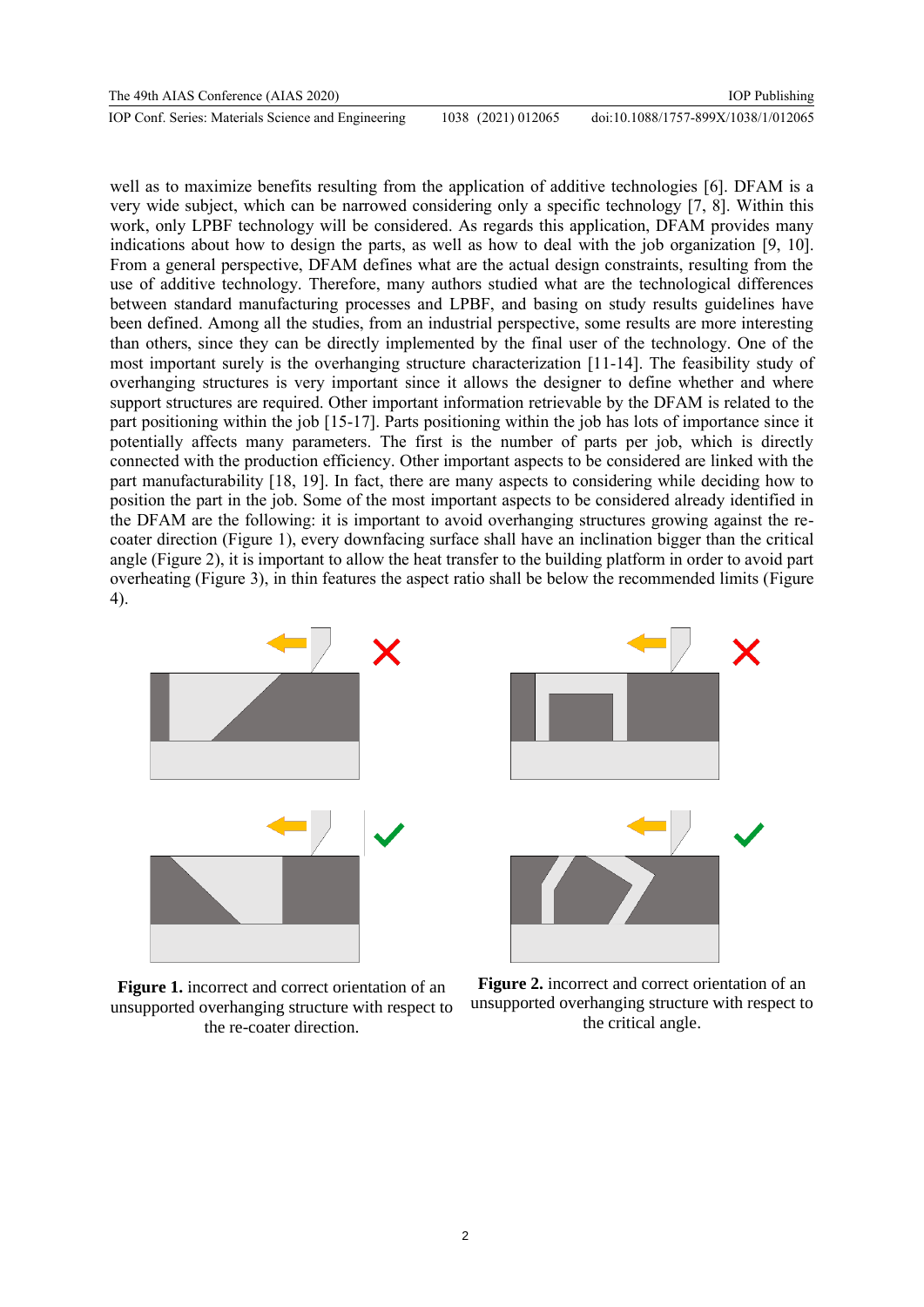





**Figure 3.** incorrect and correct part orientation to allow a good heat transfer avoiding part overheating.

**Figure 4.** incorrect and correct aspect ratio for thin structures.

From an industrial perspective, DFAM shall consider the economic aspect as well [20, 21]. In particular, to be commercially competitive with parts produced with standard manufacturing technologies, additively manufactured parts shall perform as baseline component costing less and requiring smaller lead time. Focusing on LPBF technology, the capability in producing complex geometries can be used to achieve these objectives. Parts features historically produced with subtractive technologies, such as milling, turning, drilling, or electro-discharge machining can be obtained directly on the printed part. In some cases, to achieve design specification, surface finishing processes are required to increase surface finish level, but no overstock material shall be removed. These considerations allow a lead time reduction, since the printed part is very close to the final to be installed in the final system, and potentially even the overall production cost. At the same time, however, it is always important to consider the cost as well, since, depending on the application, traditional technologies can still be less expensive. With these considerations in mind, the designer has all the tools to decide whether and where to print a complex design rather than realize a specific feature in a post-processing phase. The last point to be considered relevant to the economic competitivity of an additively manufactured part is the possibility to reduce, as much as possible, the waste of powder [22]. Since in the industry LPBF technology applications are mainly focused on producing parts with expensive alloys (nickel or cobalt-based superalloys, titanium alloys, lightweight alloys, such as TiAl, etc.), the final part cost is strongly affected by the cost of the material itself. Basing on this consideration, it is clear that the designer, considering all the constraints defined within the DFAM discipline, should minimize the amount of support structures and design them allowing the retrieving of un-melted powder for future reuses (i.e. avoiding close support structures).

Considering this brief introduction to some of the most relevant aspects of the DFAM discipline for industrial application of LPBF technology, it is necessary to consider also other aspects, which depend directly on the industrial applicability of the mentioned technology. From an industrial perspective, in addition to the competitiveness in terms of cost per part and part lead time reduction, it is crucial to be able in monitoring the product quality and production reliability. To do so, several authors approach this topic in many ways. There are a lot of studies regarding the on-line process monitoring, as well as periodic LPBF system performance assessment through the production of specific artefacts [23]. These studies, however, are focused on determining the overall goodness of LPBF process. From an industrial perspective, the process control is just a portion of the overall part quality. Clearly, if the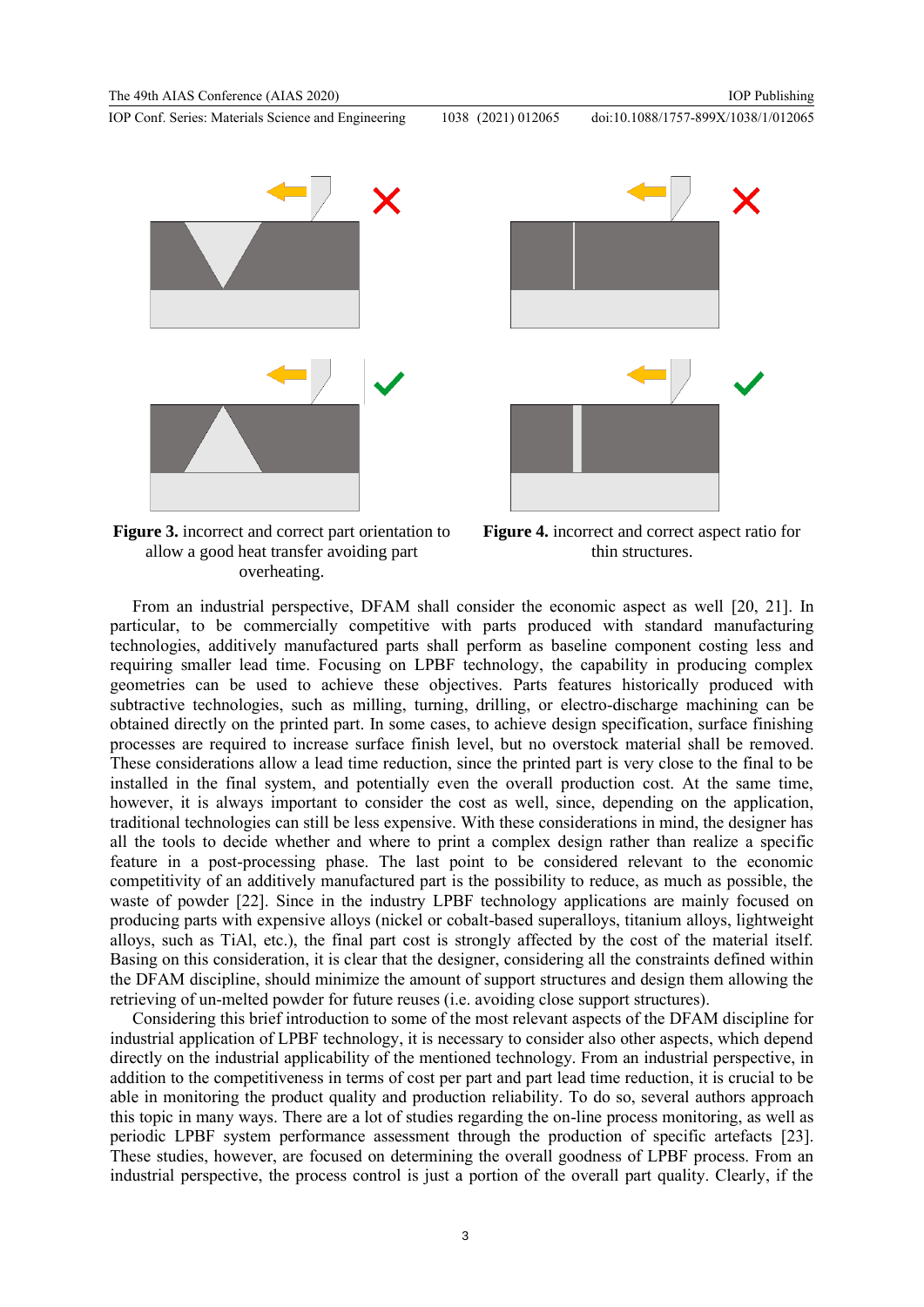part is produced with a non-qualified process or with a process that is not under control, part quality cannot be ensured. Vice versa, if process quality is ensured, part quality is not automatically guaranteed. Therefore, additional controls need to be carried out to ensure part quality. This work aims to put the focus on the integration that the design phase should have with the following part production and industrialization. A part that wants to be massively produced shall be designed considering all the aspects listed above, and this work wants to put the focus on additional consideration that a designer should carry out while designing the part. In particular, this work wants to put the focus on two crucial aspects to be considered when designing a part to be produced via LPBF: the possibility to clean and inspect the part. Within this work, examples of these two important aspects will be illustrated. In addition, starting from the examples, general design guidelines will be defined to ensure requirements satisfaction.

# **2. Part Cleaning**

LPBF is an AM technology in which thin metal powder layers are spread one on top of each other while a highly focused laser melts powder particles, transforming them in bulk metal. Considering the part production sequence adopted by LPBF technology, it is clear that all the cavities realized in the component are, after the part building, filled with un-melted powder. Un-melted powder entrapped in a finished part represents a concerning issue since it can cause many problems. The first issue that entrapped powder can generate is the part functioning modification. In case powder is entrapped in functional cavities, filled spaces alter part functioning. On top of that, the powder can be either released during part functioning, creating additional problems from the system perspective, or can solidify during part heat treatment. This circumstance, in most of cases, makes the built part a scrap (Figure 5).



**Figure 5**: Solidified powder after heat treatment

Another significant issue represented by un-melted powder relates to the safety of who handles the part. Most metal powders are carcinogen and some of them are explosive as well. Avoid contact between people and metal powder is mandatory to avoid possible severe injuries and pathologies. Part cleaning is an aspect that the designer shall take care of especially when the part is characterized by detailed features, such as small and long holes, complicated channels, etc. Currently, part cleaning topic is commercially faced with automatic cleaning stations, which provide the part on the building platform movement and high-frequency vibration, allowing all the un-melted powder to evacuate the part from the exits. Powder exits shall be included in the part and support design since the early design phase, and in case powder exits are on the part, their effect on mechanical behavior shall be assessed in the design verification phase. In fact, the adoption of a commercial depowdering system is not sufficient to guarantee a correct part cleaning in an additive-based production line. Depowdering process needs to be designed and possible depowdering features need to be integrated with part and additional structures (such as supports) geometry. As a case study, the cleaning of a non-through channel is considered. A non-through channel is a feature critical from a depowdering perspective. The activity is the definition of the minimum channel dimension to allow correct cleaning. In Figure 6 is represented the initial configuration.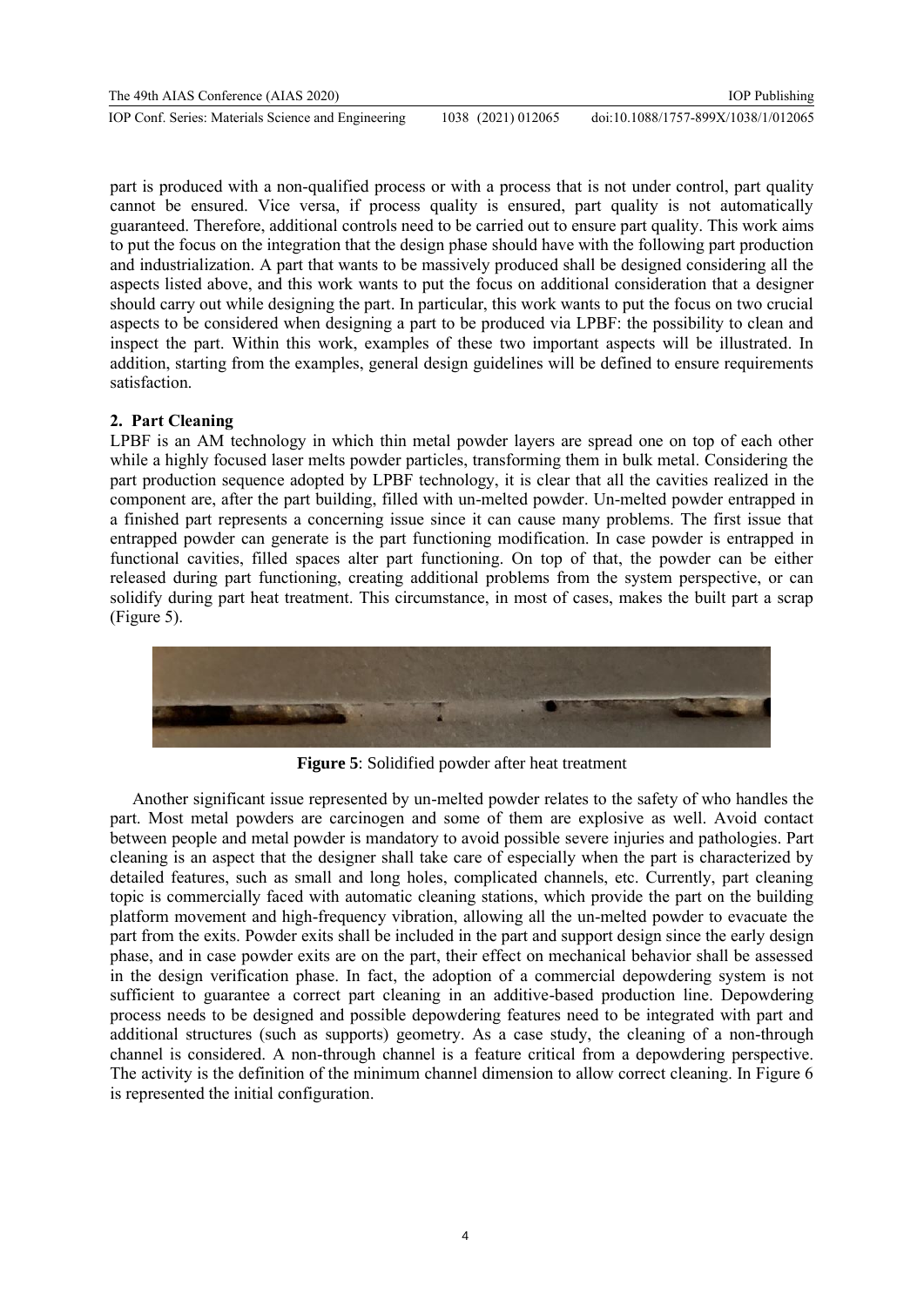

**Figure 6:** Case study initial configuration

To ensure channel depowdering, a section resizing is needed to increase feature cleanability. In addition, to give the cleaning process repeatability, additional depowdering features can be added to the initial design to further enhance feature depowdering. An example of an additional feature is represented by the channel design modification, making it through instead of non-through (Figure 7 and Figure 8).



Such design modification shall be considered from the early design phase, evaluating its impact on all the others part requirements and behaviors (such as the impact on part functioning, effects on part life, etc.).

## **3. Part Inspection**

Non-Destructive Testing (NDT) is a category of tests that provide information about part compliance with design specifications without destroying the part. Many and different testing technologies can be considered as NDT. For instance: geometric inspection gives information about part geometry, liquid penetrant inspection gives information about the presence of surface defects, Computed Tomography scan or radiographic inspection gives information about the possible presence of defects in the material, etc. Focusing on additively manufactured parts, NDT is widely used to monitor both product quality and process stability through time. As a matter of fact, the transition from standard manufacturing technologies and metal AM technologies, such as LPBF, has just been started. Therefore, the need to constantly monitor as many parameters as possible during the production is crucial to ensure, to the final customer, product quality, and reliable performances. Basing on these considerations, as well as other topics covered within this work, NDT became important and needs to be taken into account since the early part design phase. In fact, since the use of AM expresses its best characteristics when producing complex parts, part inspectability could be affected by the design complexity. This consideration gains importance if visual NDT techniques are used to inspect the part. In the following, liquid penetrant inspection will be considered as a case study. There are many types of liquid penetrant inspection (visible, fluorescent, magnetic, etc.). Regardless of the specific application, liquid penetrant inspection requires the application, on the surface to be inspected, of a penetrant liquid. After several minutes from the penetrant application, the surface shall be washed, and a developer shall be applied on the same surface. After several minutes, indications are visible directly on the developer (in case of florescent liquid penetrant test, a long wave ultraviolet light shall be used to reveal indications). Basing on this, it is clear how important the surface accessibility is for its inspection through this kind of analysis method. In particular, in the case of functional internal cavities, the part shall be designed to allow internal surfaces inspection. To carry out NDT, parts shall present accesses to allow the actual part inspection, or at least accesses allowing to inspect the part in its most interesting portions. These considerations are fundamental while designing the part since the integration of accesses in part design shall be considered from the early part design.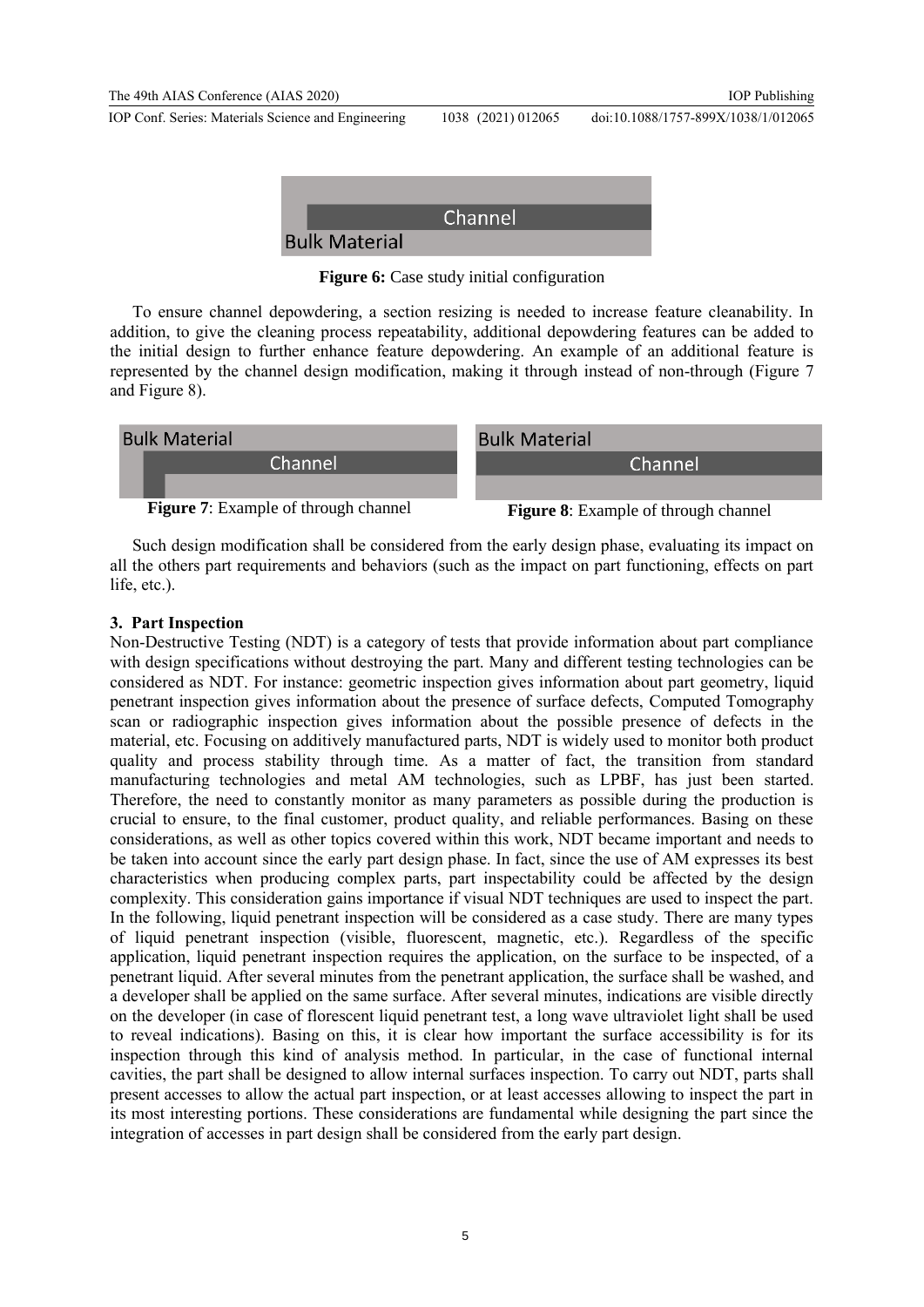## **4. Surface Finish**

Additively manufactured parts, especially ones obtained through powder bed technologies such as LPBF or EBM (Electron Beam Melting), are characterized by a poor surface finish. Determining surface finish in additive manufacturing is currently an object of intensive debates, even though standard entities are publishing technical documents. Laser powder bed fused parts, in fact, are characterized by a surface topology resulting from many factors, such as powder particle size and distribution, layer thickness, laser power, scanning speed, hatch distance, beam spot size, etc. On top of that, the layer-by-layer building strategy plays an additional role in determining the final part surface topology. In particular, how the layer-by-layer building strategy affects surface finish depends on the surface inclination. Defining the inclination as the angle between the surface and the axis orthogonal to the building platform, as soon as the inclination increases, the staircase effect becomes more evident. Said that the as-built part surface finish is quite high, and in most cases at least on some faces surface finish value must be reduced to achieve design specifications. There are many ways to reduce surface finish, ranging from mechanical methods (such as sandblasting, barreling, etc.) to chemical-based technologies (electro-chemical polishing) and hybrid ones. Most of these are aimed to remove protrusions from the processed part. In additively manufactured parts, with respect to the nominal profile, protrusions are accompanied by small pits and, in general, recesses. In addition, powder bed fused parts surface topology, with respect to other manufacturing technologies, is characterized by quite big, smooth, and round defects. Considering these two key aspects, it is easy to understand that surface finish techniques are not able to fully remove all the defects produced by the LPBF process. In particular, recesses are quite hard to be compensated by the surface finish process. After the surface finishing, laser powder bed fusion induced scratch marks, however, thanks to the recess geometry, are not deep and preserve round shapes. Considering a surface inspection carried out with a liquid penetrant test, the described circumstance puts some limits on the part inspection. In fact, certain kinds of non-destructive testing, such as liquid penetrant inspection, give as test results indication of possible defects. Ideally, every indication corresponds to an actual defect. In laser powder bed fused parts, on the contrary, indications can be either actual defects or just indication caused by external factors, which are not actual defects. Therefore, after the test, results must be interpreted by an expert to determine if the indication is a defect or not. In addition, it has been demonstrated that different testing conditions (i.e. the use of red liquid penetrant test or fluorescent testing), gives different indications on the same surface. In particular, it is well known that fluorescent testing is more sensitive to defects than the use of the red penetrant agent. However, additively manufactured parts highlight this difference in terms of test sensitivity, and even on very smooth surfaces (obtained by important postprocessing phases), test results are very different. The surface represented in Figure 9 is a polished laser powder bed fused surface, which is characterized by an average linear roughness value Ra below 1µm. The surface has been demonstrated to be defect-free after the liquid penetrant testing. In Figure 10 is represented the surface after the red liquid penetrant inspection, while in Figure 11 results after the testing with the fluorescent test. It is clear how the two testing methods give many different results. In particular, the fluorescent test demonstrated to be more sensitive, indicating lots of possible defects. On the contrary, the red testing methods do not give any indication of possible defects.

Basing on these results, it is clear that surface technology inspection methods are not able to clearly identify defects, since in many cases they can be hidden by indications resulting from the additive manufacturing process and the following surface finish process, resulting in the need of interpretation rules and methods. Therefore, in laser powder bed fused parts, in general, it is quite hard to identify surface defects, hence ensure part quality, through standard surface inspection technologies. As well as surface quality assurance, surface finish impacts the possibility to measure the part as well. In fact, since the surface of laser powder bed fused parts is mainly composed of powder particles attached to the melted material, the measurement performed on non-finished surfaces are potentially affected by the presence of the above-mentioned powder film. Therefore, also from a dimensional perspective, surface condition, and accessibility shall be considered by the designer during the design phase.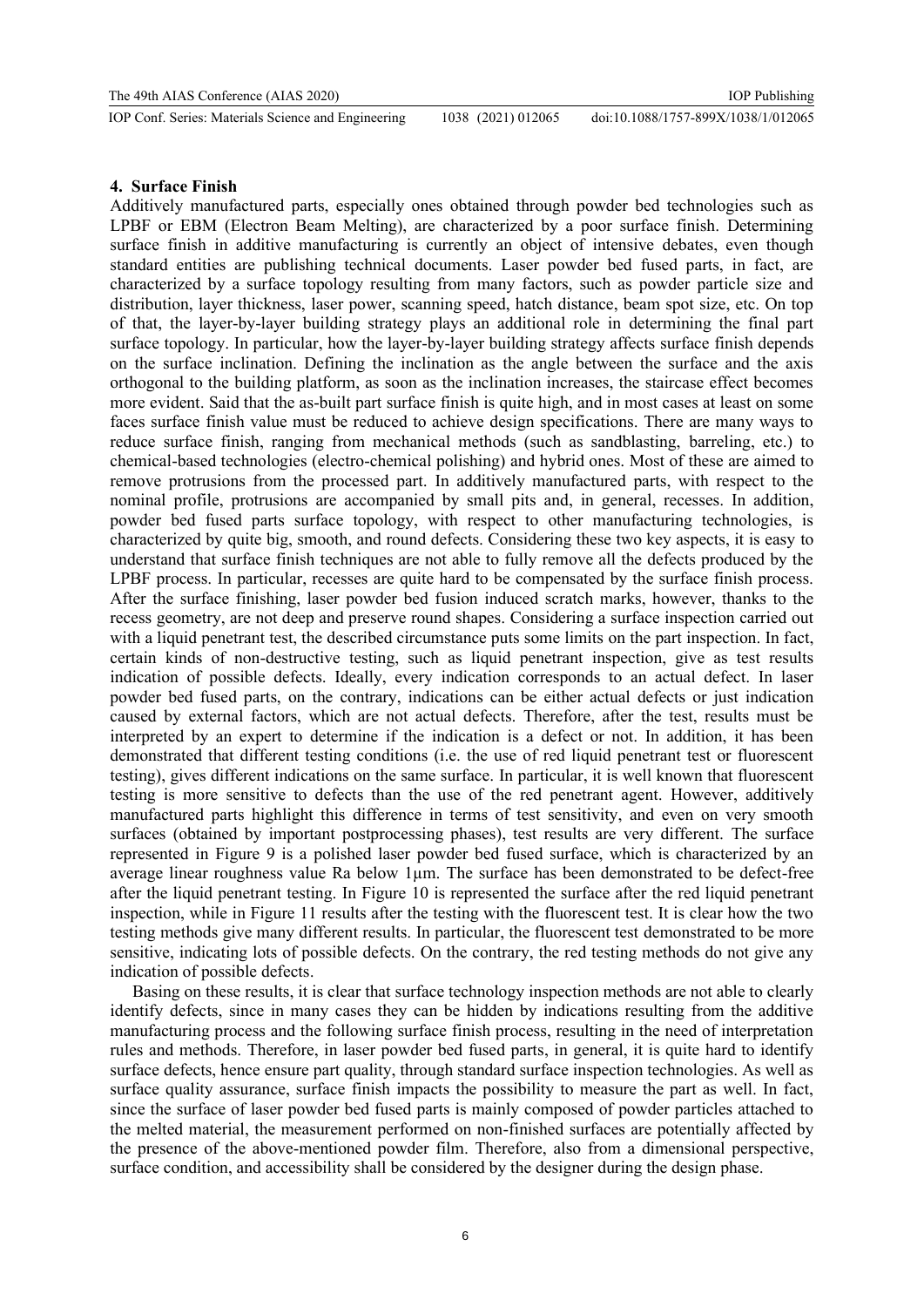doi:10.1088/1757-899X/1038/1/012065



**Figure 9.** Polished surface to be inspected.



inspection result.



Figure 11. Fluorescent liquid penetrant inspection result.

## **5. Observations and Design Constraints**

Basing on the considerations listed in this work, many considerations can be made and took into account when designing a part to be produced via LPBF. The first is linked with the part inspectability. Part inspectability should be considered from many perspectives. The first is connected with the physical possibility to observe and verify by inspection requirements prescribed by design. For instance, if the final part design requires the measure of internal features, the designer shall pay attention to making the prescribed measure feasible (i.e. through dedicated accesses). Part inspectability is connected with the surface finish as well. As said, laser powder bed fused parts are characterized by a poor surface finishing. If the surface inspection is required by design, it is necessary to preliminary perform a defect characterization, in order to be able, during the production, to differentiate actual defects from measurement background noise. Another consideration that arises is the necessity to integrate the support design phase into the feasibility studies since additional features can be integrated into support structures to satisfy manufacturing constraints, so making the part feasible. Another important consideration to be carried out regards the final part specifications and tolerancing. When designing a part, the designer shall have in mind all the manufacturing constraints that the technology presents. Basing on this, the designer shall decide whether and where to use LPBF technology capabilities to realize part-specific features. In case of features realized directly on the additively manufactured part, the designer shall consider the possibility to modify specifications relevant to each specific feature according to the capability of the technology adopted both for the feature realization and for the possible post-processing technology adopted to finish the feature itself. This consideration has an additional implication. Designers should based on this, decide what are the tolerances that can be defined according to the technology and what are, on the contrary, dimensions that cannot be reconsidered basing on the manufacturing technology adopted. From this perspective, the designer shall, eventually, differentiate between features realized through high-precision and highrepeatability technologies and features without tight tolerancing intervals. In addition, when designing features to be realized during the part printing, control and inspection shall be considered. Hence, the designer, in addition to defining tolerancing according to process and post-process capabilities, shall consider how to inspect each feature. This consideration is fundamental since it allows to design features that can be controlled according to relevant tolerancing.

### **6. Conclusions**

Within this work, some important points from an industrial perspective relevant to the production of parts via LPBF have been grouped and detailed. Basing on the state-of-the-art analysis, the lack of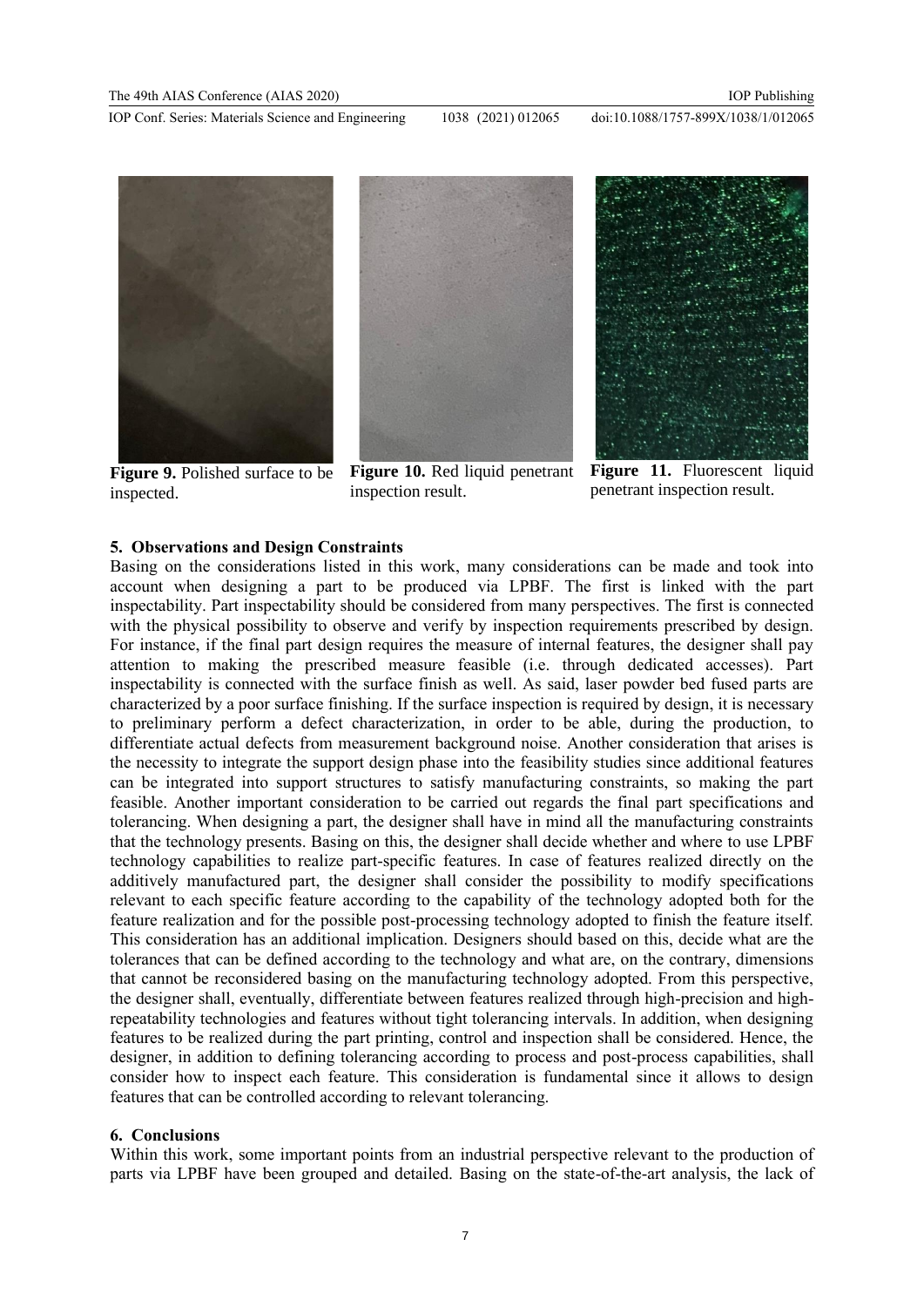works regarding parts cleaning and inspection has been highlighted. In particular, the literature shows a lack in design rules and constraints for part cleaning and inspectability. When designing a new part (or redesigning an existing part) to be manufactured in an additively manner, the designer shall include in part development consideration regarding these aspects as well. In addition, during the part design development, the designer should always consider the economic impact of all the design choices. Every choice, ranging from the part orientation in the build to the realization of a feature directly by AM, has an impact on the eventual part cost. The impact can be positive or negative, and only by the evaluation of all the cost items, the designer can minimize part cost achieving, at the same time, target part quality and production reliability.

## **References**

- [1] Giorgetti A, Girgenti A, Citti P and Delogu M 2016 A novel approach for axiomatic-based design for the environment in *Axiomatic Design in Large Systems: Complex Products, Buildings and Manufacturing Systems* 131-48
- [2] Jawahir I S, Rouch K E, Dillon O W, Holloway L and Hall A 2007 Design for sustainability (DFS): new challenges in developing and implementing a curriculum for next generation design and manufacturing engineers *Int. J. Eng. Edu.* **23**(6)
- [3] Gibson I., Rosen D. W. and Stucker B. 2010 Design for Additive Manufacturing
- [4] Gibson I., Rosen D. W. and Stucker B. 2015 Design for Additive Manufacturing
- [5] Komi E. 2016 Design for Additive Manufacturing
- [6] Thompson M. K., Moroni G., Vaneker T., Fadel G., Campbell R. I., Gibson I., Bernard A., Schulz J., Graf P., Ahuja B. and Martina F. 2016 Design for Additive Manufacturing: Trends, opportunities, considerations, and constraints, CIRP Annals
- [7] Hegab H. A. 2016 Design for additive manufacturing of composite materials and potential alloys: a review,
- [8] Yang L., Harrysson O., Cormier D., West H., Gong H., Stucker B. 2016 Additive Manufacturing of Metal Cellular Structures: Design and Fabrication
- [9] Kamal M and Rizza G 2019 Design for metal additive manufacturing for aerospace applications *Additive Manufacturing for the Aerospace Industry* Elsevier 67-86
- [10] Schmelzle J, Kline E V, Dickman C J, Reutzel E W, Jones G and Simpson T W 2015, *(Re)Designing for Part Consolidation: Understanding the Challenges of Metal Additive Manufacturing* Journal of Mechanical Design **137**(11): 111404
- [11] Fox J C, Moylan S P and Lane B M 2016 Effect of process parameters on the surface roughness of overhanging structures in laser powder bed fusion additive manufacturing *Procedia CIRP*  **45** 131-4
- [12] Han Q, Gu H, Soe S, Setchi R, Lacan F and Hill J 2018 Manufacturability of AlSi10Mg overhang structures fabricated by laser powder bed fusion *Materials & Design* **160** 1080-95
- [13] Wang X and Chou K 2018 Effect of support structures on Ti-6Al-4V overhang parts fabricated by powder bed fusion electron beam additive manufacturing *Journal of Materials Processing Technology* **257** 65-78
- [14] Chen H., Gu D., Xiong J. and Xia M. 2017 Improving additive manufacturing processability of hard-to-process overhanging structure by selective laser melting *Journal of Materials Processing Technologies*
- [15] Cheng L and To A 2019 Part-scale build orientation optimization for minimizing residual stress and support volume for metal additive manufacturing: Theory and experimental validation *Computer Aided Design* **113** 1-23
- [16] Das P, Chandran R, Samant R and Anand S 2015 Optimum part build orientation in additive manufacturing for minimizing part errors and support structures *Procedia Manufacturing* **1** 343-354
- [17] Barclift M, Armstrong A, Simpson T. W and Joshi S B 2017 CAD-Integrated Cost Estimation and Build Orientation Optimization to Support Design for Metal Additive Manufacturing,